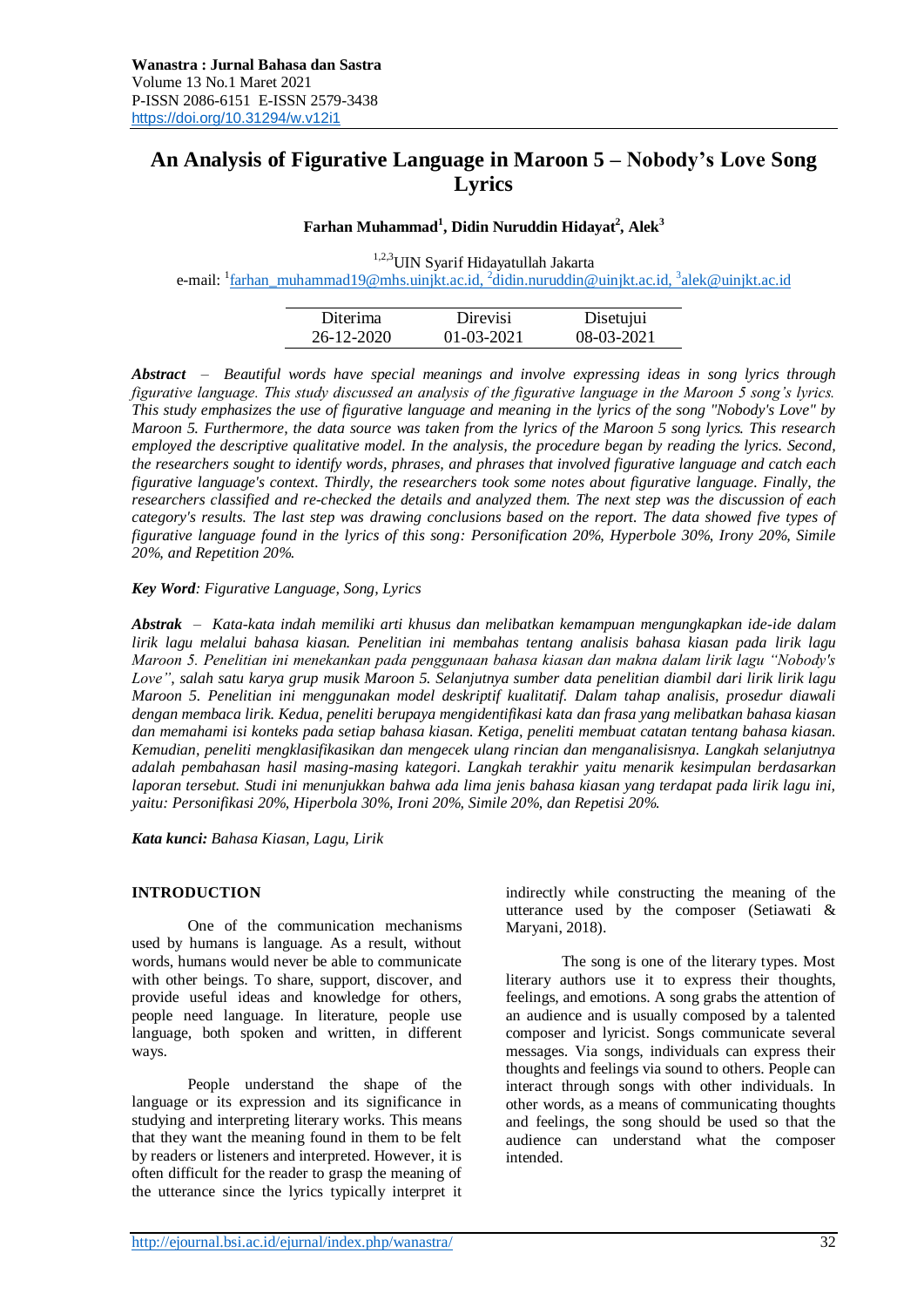Therefore, in the lyrics of the song, there is a secret message. Song lyrics use words that are less common in daily speech than those used. To construct their meaning, the lyrics use figurative language; if we can understand it, the meaning can sound deeper. He would have his view, even though the listener knows the meaning of the lyrics. Therefore, humans can perceive it without knowing the reality or conforming to the maker's intent with their interpretation. Beautiful words have precious meanings and involve the ability to express ideas in song lyrics through figurative language.

However, using figurative words is one way of interpreting the meaning of the expression and avoiding multiple interpretations. Figurative language is a type of language used by authors or speakers who articulate something outside Tarigan's literal sense (Azwardi, 2016). To research the implicit sense of language or expression in songs written by songwriters, these objectives can be felt and realized by readers or listeners.

The language that can not be taken literally (or can not only be taken literally) is figurative language. It utilizes words or phrases with meanings that are distinct from literal interpretations. In line with Defisyani et al. (2016), she claims that not only in writing but also in spoken language. In literary works, figurative language is often used, such as in articles in magazines, advertising, novels, and poetry (Siallagan et al., 2017).

In accordance, "Nobody's Love" is the first song of 2020 for the American pop-rock band Maroon 5 and serves as the second single for their next sixth studio album. This song was influenced lyrically by turbulent times in the world that were going at its release: the COVID-19 pandemic and demonstrations against Black Lives Matter. Adam Levine, the band singer, clarified the song's inspiration via an Instagram post and stated the purpose of the song was to give the listener love and hope about the difficult times. In this song, Adam Lavigne mostly uses figurative language in the lyrics of the song.

Based on the explanation above, it is important to analyze the use of figurative language in song lyrics. That is why the researcher wants to examine figurative language more thoroughly, especially in the song "Nobody's Love" by Maroon 5. Therefore, this research will concentrate on the figurative language and the context of song lyrics..

# **1. Figurative Language**

Figurative words are one way of interpreting the meaning of the expression and avoiding multiple interpretations. Figurative language is a type of language used by authors or speakers who articulate something outside Tarigan's literal sense. According to Kalandadze et al. (2018), he argues that by learning figurative language to modify the meaning of a word or idea by contrasting it with other things, figurative language can enhance social communication skills.

# **2. Personification**

Personification is expressing something by comparing it with human behavior. In line with Tairako (2018), personification is a kind of figurative language style that describes inanimate objects as if they have human characteristics.

# **3. Hyperbole**

Hyperbole is figurative language that aims to explain something but is done by exaggerating the original reality to increase the impression and influence of something being discussed (Burgers et al., 2016).

Hyperbole is often found in literary works to convey that the message conveyed feels more influential on the reader. Besides, this figurative language is also often used in daily communication to make a dramatic impression to attract others' attention.

# **4. Irony**

In general, this figurative language states something by reversing the context of what occurred (Tarigan, 2013); it can also be said that this figure of speech is concealing or hiding its real meaning. The sense of irony is contrary to what is said; it is subtle, but it can also offer a crude declaration of sense; humor or contrary figures categorize this figurative language.

# **5. Simile**

The simile is a figurative language that uses direct comparative words to express something else. According to Hidayati (2017), simile compares two different things, which usually do not go together. Simile usually uses conjunctions such as: as if and like.

# **6. Repetition**

Repetition is the repetition in a practical sense of sounds, syllables, words, or other parts of a sentence deemed necessary to emphasize (Keraf, 2009). Repetition is part of an affirmative figure of action and is also used as a rhetorical weapon. It is possible to use repetition to display or even threaten humor or illustrate strength, mood, and picture (Liontas, 2018).

# **7. Previous Related Studies**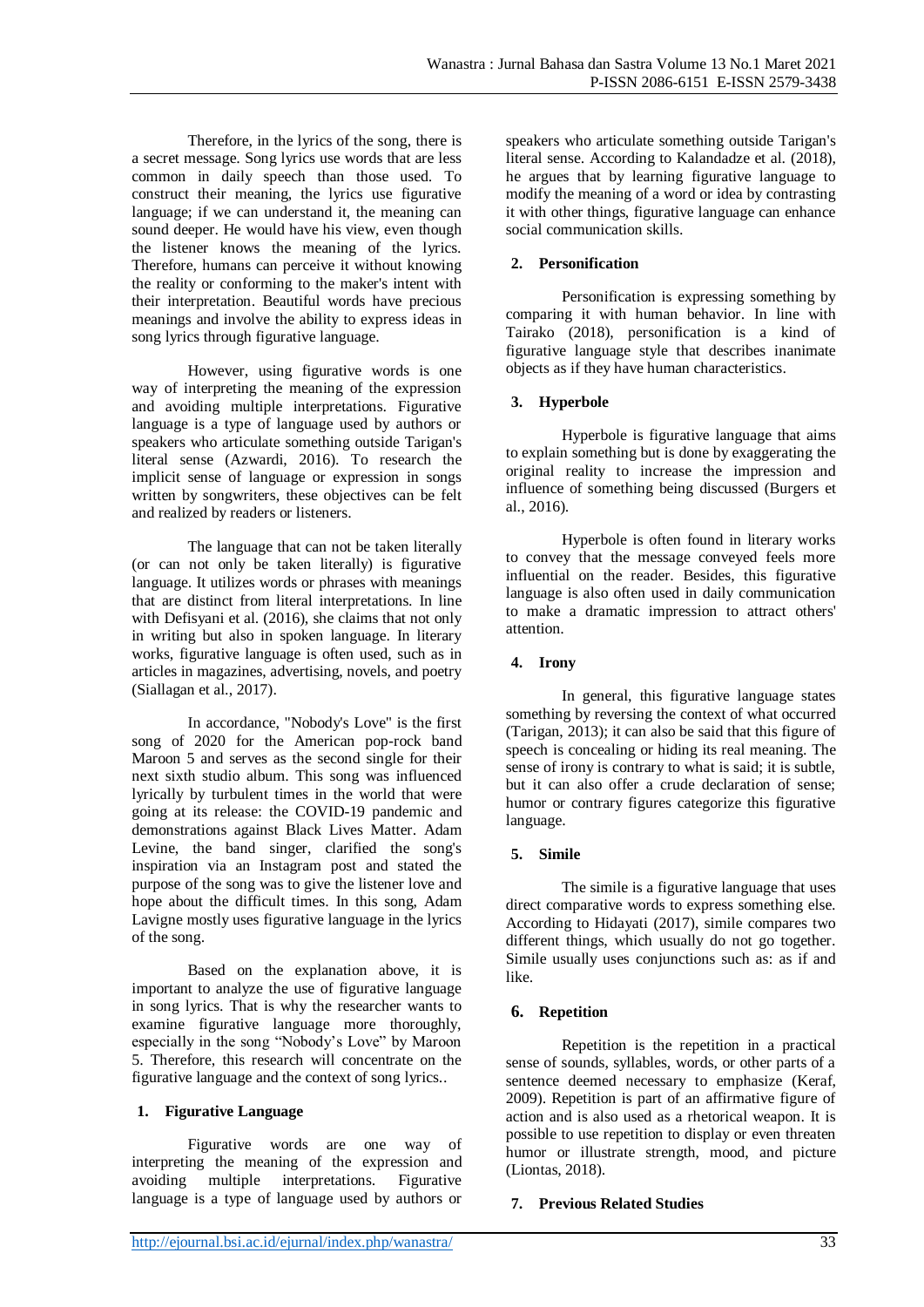Several studies have been conducted as the previous study. First, Dewi et al. (2020) examined figurative language in "Lose You to Love Me" song lyric. The researchers found that the song lyrics contain several kinds of figurative language. Further, Fitria (2018) examined several types of figurative language used in One Direction's album. She found that repetition is the most frequently used in the lyrics of the song. Another study came from Arditami (2017), who analyzed the use of figurative language in Katy Perry's song lyrics. She found that symbols were the most frequently used in the song lyrics.

This study has several gaps with the previous studies above. In most previous research, they only classified figurative language types in the song lyrics without analyzing the meaning of the song lyrics they studied. Furthermore, this study focused on analyzing the types of figurative language and the meaning of the lyrics of the song "Nobody's Love."

#### **RESEARCH METHOD**

The present study employed the qualitative method in order to examine more thoroughly and solve problems in this review. Data is the portion to be analyzed and be carried out using the qualitative descriptive method. Descriptive research concentrates on the exploration of "what is" through findings and descriptive data. Therefore, data sources would be taken from the song of Maroon 5 in this research.

The data collection method in this study used the library study. According to George (2008), library research requires identifying and locating sources that include objective information or personal/expert opinion on the research issue. The researchers collect data from several sources, i.e., journals, the internet, or other written sources.

The procedure began by reading the lyrics. Second, the researchers sought to identify words, phrases, and phrases that involved figurative language and caught each figurative language's context. Thirdly, the researchers took some notes about figurative language. Finally, the researchers classified and re-checked the details and analyzed them. The next step was the discussion of each category's results. The last step was drawing conclusions based on the report. Further, the research questions are: (1) What are the forms of figurative language in the lyrics of the song "Nobody's Love"? and (2) What is the meaning of figurative language found in the lyrics of the song "Nobody's Love"?

#### **FINDINGS AND DISCUSSIONS**

After analyzing the data from the song lyric of Ice Cream, there are at least five figurative language types, such as personification, hyperbole, irony, simile, and repetition. The complete figurative languages are displayed below.

| Table 1. Types of figurative languages found in the lyrics |
|------------------------------------------------------------|
| of the song "Nobody's Love"                                |

| N <sub>0</sub> | Figurative<br>Language | Lyrics                                                                                                                                              | Number of<br>Occurrences |
|----------------|------------------------|-----------------------------------------------------------------------------------------------------------------------------------------------------|--------------------------|
| 1              | Personification        | "You could make<br>a grown man cry.<br>If you ever said<br>"Goodbye""<br>"You could make<br>a grown man cry.<br>If you left my<br>side"             | 2                        |
| 2              | Hyperbole              | "You're the only<br>hand in my back<br>pocket"<br>"Baby, you're the<br>key to my heart,<br>lock it"<br>"Heaven,<br>hear<br>cryin',<br>me<br>cryin'" | 3                        |
| 3              | Irony                  | "If you ever left,<br>never unlock it"                                                                                                              | 1                        |
| 4              | Simile                 | "Lonely like an<br>island"<br>"Hit me like a<br>drug"                                                                                               | 2                        |
| 5              | Repetition             | "Only<br>yours,<br>only yours"<br>"Never let<br>you<br>oh,<br>whv?<br>go,<br>(Never let<br>you<br>go, oh, why?)"                                    | $\overline{c}$           |
| Total          |                        |                                                                                                                                                     | 10                       |

#### *Intro*

Line 1 "You can make a grown man cry. If you ever said, "Goodbye"" Line 2 "Never let you go, oh, why? (Never let you go, oh, why?)"

Line 3 "You can make a grown man cry. If you ever left my side"

In the intro, the lyrics belong to two figurative languages consisting of two personifications and repetition. Personification can be found in lines 1 and 3. In lines one and three, it is clear that the lyrics describe human expression. Meanwhile, repetition can be found in lines 2. In the first line, the sentence "You can make a grown man cry" If you ever said, "Goodbye," the sentence describes an adult man who feels sad when he is left by a woman he loves so much. The word "goodbye"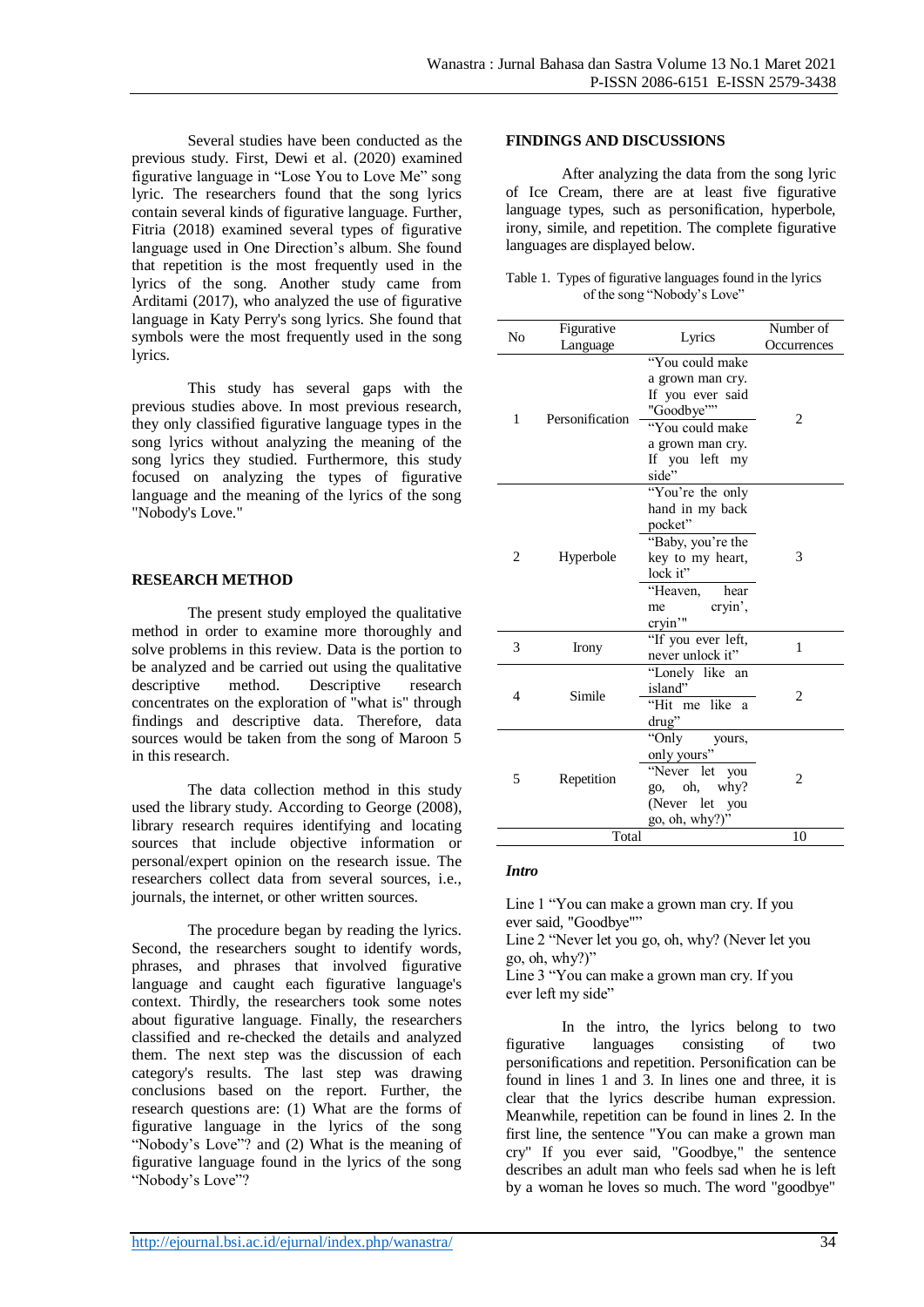in that sentence is also interpreted as a parting word. In this sentence, it is also a songwriter that indirectly tells a woman he loves not to say "Goodbye" because it can make a man's heart sad.

Furthermore, in the third line, the sentence is the same as the first line sentence. The sentence illustrates that a woman can make a man cry if she leaves him. This sentence can also be interpreted as a form of sadness for a man abandoned by his lover.

Besides that, repetition can be found in lines 2 and 3. Repetition is the repetition in a practical sense of sounds, syllables, words, or other parts of a sentence deemed necessary to emphasize (Keraf, 2009). The sentences in the second and fourth lines, these sentences use the figurative language of repetition. On the repetition of the sentence, "Never let you go, oh, why? (Never let you go, oh, why?) "Maroon 5 emphasized that he wanted to ask all women why they left the man he loved. This sentence is also interpreted as a man who does not want his girlfriend to leave him.

# *Verse 1*

Line 1 "You're the only hand in my back pocket."

Line 2 "Heaven, hear me cryin', cryin'"

Line 3 "Baby, you're the key to my heart, lock it. If you ever left, never unlock it."

Line 4 "Lonely like an island, island."

In verse 1, several figurative languages were found, which are hyperbole, irony, and simile. Hyperbole is a figurative language that aims to explain something but is done by exaggerating the original reality to increase the impression and influence of something being discussed (Burgers et al., 2016). In the sentences in the first and third lines, the sentence uses hyperbole figurative language. In the first line, the songwriter seems to exaggerate the use of words in the song lyrics. The word "hand" in the sentence "you're the only hand in my back pocket" indicates that here the songwriter wants to express that you (girlfriend) are the only woman in my heart. This sentence also aims to beautify the lyrics of the song to create an aesthetic impression.

Furthermore, the use of hyperbole is contained in the sentence on the third line. On the word "key" in the sentence "Baby, you are the key to my heart, lock it." the word "key" can be interpreted as a girlfriend. In this sentence, the songwriter looks like he wants to express to the woman he loves to lock his heart so that he does not turn to other people or cheat.

Besides, the use of irony is in the first and

third lines. The irony is one of the figurative languages in which the speaker's intention varies from the phrase's context (Ali & Hamdi, 2019). In the sentence "I'd go psychotic," the songwriter uses figurative irony language that serves as a satire. The sentence in this song can be interpreted as a man who does not want his girlfriend to leave him, and if that happens, he will go crazy. Furthermore, the use of the figurative language simile is found in the fourth line. In the phrase "lonely like an island," the songwriter describes his mood when he broke up with his girlfriend. He feels alone, like living on an uninhabited desert island.

#### *Verse 2*

Line 3 "Hit me like a drug, and I can't stop it"

In verse 2, there is a figurative language simile used by the songwriter in the song lyrics. The simile is a figurative language that uses direct comparative words to express something else. Songwriters use similes to describe one incident with another. As in the third line of the lyrics. The songwriter describes a man who feels as hit as being addicted to drugs; he feels hit like a drug addiction that cannot be quickly released.

#### *Post-Chorus*

Line 1 "Only yours, only yours, not just anybody's"

Line 3 "Nobody, nobody's love."

In the post-chorus, most of the lyrics in this section use figurative language repetition. There are two repetitions of figurative languages in this section, on the first and third lines. There is the word "only yours, only yours" in the sentence in the first line. The singer uses repetition to emphasize the word "only yours." The lyrics' meaning is that a man wants to convince his girlfriend that he is the only woman he loves.

Furthermore, in the third line, the word "nobody" in the sentence "nobody, nobody's love." These lyrics are a continuation of the previous lyrics. In the lyrics in the word "nobody," the songwriter uses the repetition of words to get good lyrics and emphasize the word. The songwriter wants to convey that there is not a single woman he loves except for his girlfriend.

Based on the findings above, the lyrics of Nobody's Love song have five figurative languages. They are irony hyperbole, hyperbole, repetition, and personification. The personification was contained in line one and line three intros. Personification is that of figurative expression, which implies the human capacity is provided to animate abstraction. Ko (2018) claims that personification is a language style in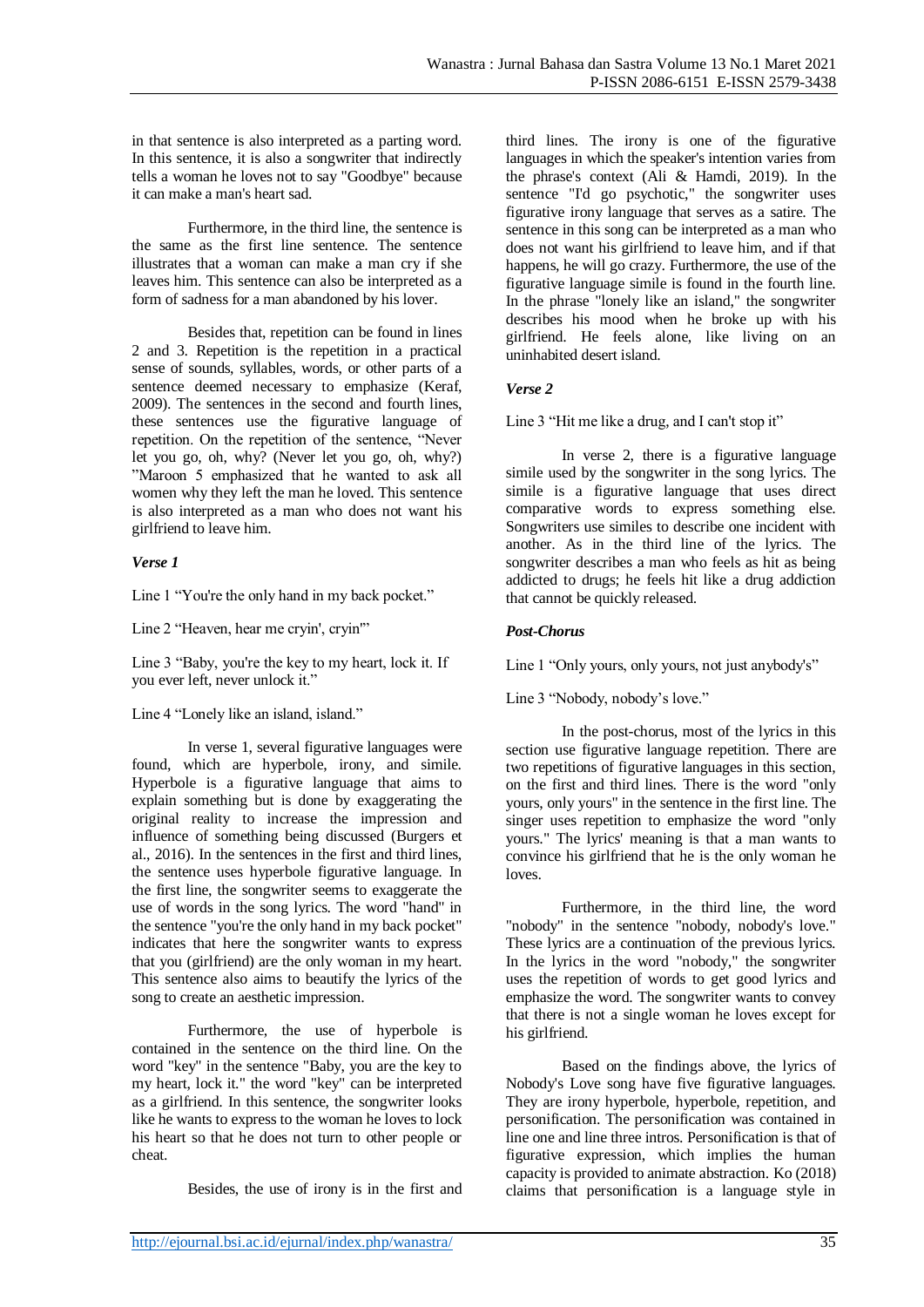literary works that offers individual properties to inanimate artifacts or living beings that are not human, such as plants and animals. Thus, they behave like human beings (Ko, 2018; Padillah et al., 2016). In accordance, the lyric "you could make a grown man cry if you ever say" goodbye." In fact, most adult men are not easily sad about many things. However, this lyric describes the sadness of a man who does not want to be left by his girlfriend.

Furthermore, repetition was noticed in the intro in lines two and in the post-chorus in lines one and three. Repetition is one of the figurative languages that utilize repetition to convey the term or expression's affirmation as meaning and to enhance the impression of the statement on the listener (Harya, 2016). In line with this, several studies that studied figurative languages in song lyrics have identified a type of repetition. For example, Ibrahim et al. (2019) stated in their study that 11 percent of the figurative form of language is repetition in "endless love." Dewi et al. (2020) has identified one repetition type in Selena Gomez's lyric album. Suka and Jeremia (2019) have found two repetition types in the One Direction album's chosen lyric. In accordance with the lyric, "only yours, only yours." The lyrics use repetition in order to beautify and enhance the sentence. Maroon 5 repeated the lyric because he wanted to emphasize that his love is for his girlfriend and not for anyone else.

Besides, the hyperbole form was contained in verse 1 in lines one, two, and three. Several studies (Abbas, 2019; Wood, 2017; Yusuf & Amelia, 2018) suggest that hyperbole is the most figurative language type frequently encountered in everyday life in song lyrics. For example, in verse one in line one, the lyric "You're the only hand in my back pocket" is a sentence that will never happen in this world. A woman is likened to a hand that is always in a man's back pocket. Here it is clear that the songwriters exaggerate to create an aesthetic impression for listeners. This sentence is interpreted as a woman who is kept safe like a wallet in a man's back pocket.

Besides that, the irony was also included in verse one in line one and line three. Hee et al. (2018) argue that irony is a kind of sentence that communicates subtle references. Figurative language, in Irony terminology, typically states something by reversing the sense of the intention that has taken place (Green, 2018; Hee et al., 2018). This type is categorized as satire or strife. In accordance with the lyric, "If you ever left, I'd go psychotic" means satire. Maroon 5 wants to convey his disappointment with the lyrics of the song. The songwriter was disappointed because his girlfriend abandoned him. He expressed it satirically through the word psychotic. Therefore, Maroon 5 brings these lyrics in the song to express through the song.

Moreover, the simile is a linkage language that contrasts two fundamentally distinct objects but which are perceived to have identical aspects; an overt analogy in this sort may be translated as implying something that is precisely comparable to terms that are parables (Nur & Miranti, 2018). In accordance with the lyric "hit me like a drug" is part of the simile. The lyrics are categorized into similes because they create similarities between hit and drug.

Based on the discussion above, the use of figurative language in the song entitled "Nobody's Love" from Maroon 5 makes the song sound more romantic and fun to the audience. By using various figurative language styles, songwriters may articulate what the message needs to say (Ratna, 2017). The message is brief, but it has a profound meaning. So that audiences will appreciate a collection of words that have been written by the songwriter, in this situation, Maroon 5 shared his heart into a collection of words that made him album lyrics that anyone will love. Thus, Maroon 5 uses figurative words to embellish the music he makes. In his song, Maroon 5 tells the story of a man who really loves his girlfriend. In this song also Maroon 5 tells what possibilities might happen if his lover abandoned him.

#### **CONCLUSION**

The analysis examined the song lyrics "Nobody's Love" by Maroon 5. Based on the findings and discussion above, the researchers concluded that many kinds of figurative languages were included in the song lyrics. The data revealed five kinds of figurative language used in this song's lyrics: Personification 20 %, Hyperbole 30 %, Irony 20 %, Simile 20 %, and Repetition 20 %. Hyperbole is the dominant figurative language used in the lyrics of the song. The use of hyperbole often appears in this song because the songwriter wants to emphasize a word that he wants to convey to all listeners. Hyperbole also has other functions to make lyrics more beautiful and aesthetic impression.

Furthermore, in this song, Maroon 5 wants to convey and explain a feeling he experiences when he loves his girlfriend. Maroon 5 also wants to send a message to all women not to go out or break up with their boyfriends.

It is hoped that this research would be useful and helpful to researchers interested in literary study, particularly song lyrics. In Addition, data can also be used as a source for potential scholars who want to extend their text analysis and can help readers think objectively about discourse analysis.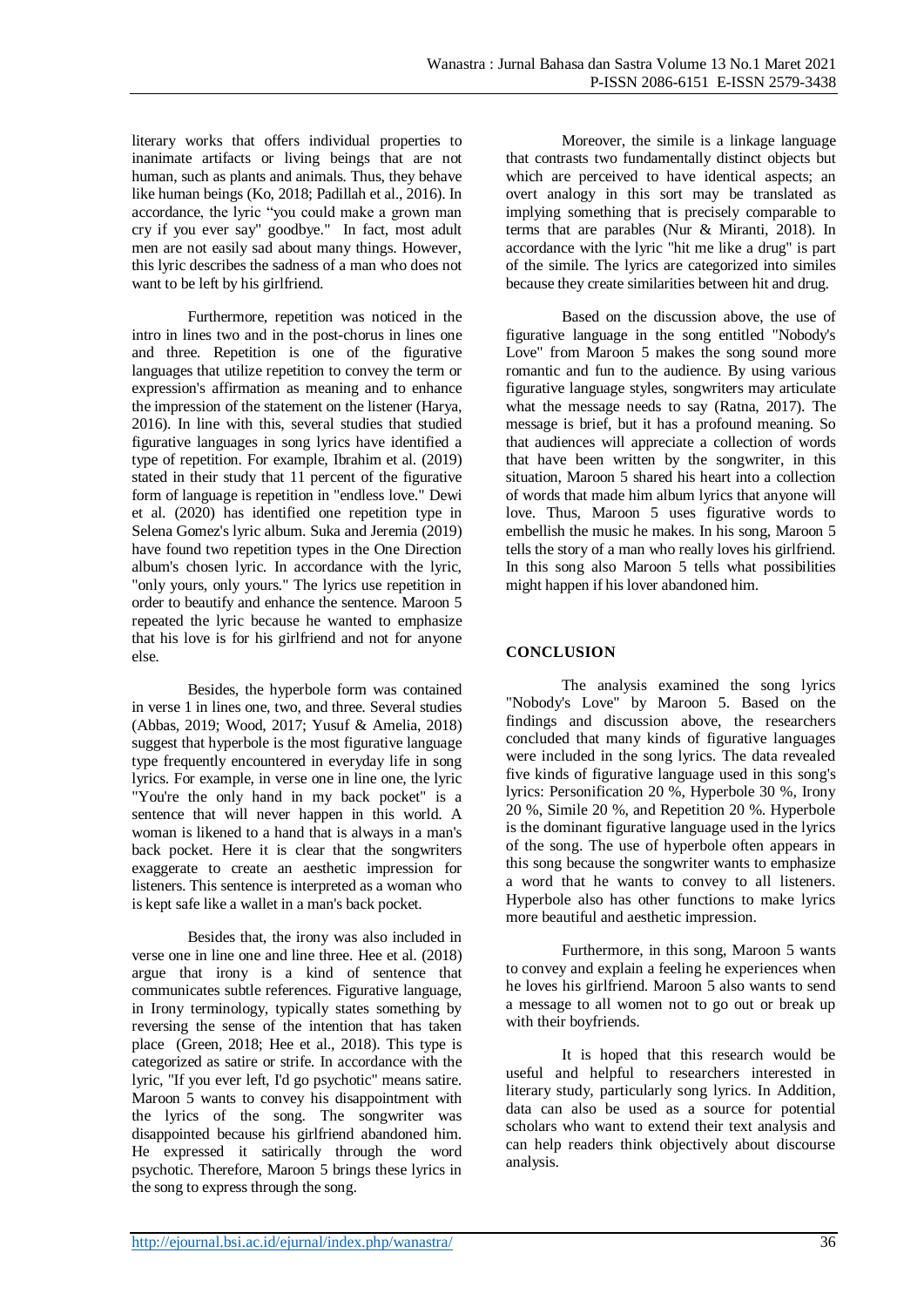#### **REFERENCES**

- Abbas, A. H. (2019). Super-hyperbolic man: Hyperbole as an ideological discourse strategy in Trump's speeches. *International Journal for the Semiotics of Law*, *32*(1), 1–18. https://doi.org/10.1007/s11196-019-09621-8
- Ali, A. H., & Hamdi, H. Q. (2019). A pragmatic study of irony in some British and Iraqi TV comic shows. *Journal of Language Studies*, *1*(4), 28–48. https://doi.org/10.25130/lang.v1i4.43
- Arditami, P. R. (2017). An analysis of figurative language found in Katy Perry's song entitled "firework." *Lingua Scientia*, *24*(2), 45–58.
- Azwardi, S. (2016). Analysis of figurative language used in some Coldplay's song lyrics. *Ilmu pendidikan: Jurnal kajian teori dan praktik kependidikan*, *45*(1), 1–13.
- Burgers, C., Konijn, E. A., & Steen, G. J. (2016). Figurative framing: Shaping public discourse through metaphor, hyperbole, and irony. *Communication Theory*, *26*(4), 410–430. https://doi.org/10.1111/comt.12096
- Defisyani, W., Hamzah, & Fitrawati. (2016). The use of figurative language found in product advertisements for different genders. *E-Journal of English Language and Literature*, *7*(1), 253–265.
- Dewi, E. N. F., Hidayat, D. N., & Alek. (2020). Investigating figurative language in "Lose You to Love Me" song lyric. *Loquen: English Studies Journal*, *13*(1), 6–16. https://doi.org/10.32678/loquen.v13i1.2548
- Fitria, T. N. (2018). Figurative language used in one direction's album entitled up all night. *ELITE Journal*, *5*(1), 69–79.
- George, M. W. (2008). *The elements of library research: What every student needs to know*. Princeton University Press. https://doi.org/10.1515/9781400830411
- Green, M. (2018). Irony as expression (of a sense of the absurd). *The Baltic International Yearbook of Cognition, Logic and Communication*, *12*(1), 1–24. https://doi.org/10.4148/1944- 3676.1116
- Harya, T. D. (2016). An analysis of figurative languages used in Coelhos's novel entitled "alchemist." *Premise Journal*, *5*(2), 45–63. https://doi.org/10.24127/pj.v5i2.815
- Hee, C. Van, Levefer, E., & Hoste, V. (2018).

Exploring the fine-grained analysis and automatic detection of irony on Twitter. *Language Resources and Evaluation*, *52*(1), 707–731. https://doi.org/10.1007/s10579-018- 9414-2

- Hidayati, N. (2017). Figurative language in Kakong community : A study in Lombok island. *Journal of English Education*, *2*(1), 74–82.
- Ibrahim, I., Akib, M., & Hasyim, R. (2019). *The analysis of figurative language in "endless love" song lyric*. *8*(2), 119–130. https://doi.org/10.33506/li.v8i2.464
- Kalandadze, T., Norbury, C., Nærland, T., & Næss, K. A. B. (2018). Figurative language comprehension in individuals with autism spectrum disorder: A meta-analytic review. *Autism*, *22*(2), 99–117. https://doi.org/10.1177/1362361316668652
- Keraf, G. (2009). *Diksi dan gaya bahasa*. PT Gramedia Pustaka Utama.
- Ko, H.-C. (2018). The sustainability of teaching personification in language education: A qualitative analysis using Kwang-Chung Yu's free verse. *Sustainability*, *10*(1), 1–23. https://doi.org/10.3390/su10103517
- Liontas, J. I. (2018). Exploring figurative language across the curriculum. *The TESOL Encyclopedia of English Language Teaching*,  $1 - Q$ https://doi.org/10.1002/9781118784235.eelt07 55
- Nur, M. R. O., & Miranti, R. R. (2018). The analysis of figurative language used in 'still I rise' poem by Maya Angelou. *International Summit on Science Technology and Humanity*, 19–29.
- Padillah, E. N., Firmawan, H., & Purwaningsih, E. (2016). *Simile, hyperbole, personification and metaphor used in Gayle Forman's if i stay*. *4*(1), 69–78.
- Ratna, A. P. (2017). An analysis of figurative language found in Katy Perry's song entitled "firework." *Lingua Scientia*, *24*(2), 45–58. https://doi.org/10.23887/ls.v24i2.18799
- Setiawati, W., & Maryani. (2018). An analysis of figurative language in Taylor Swift's song lyrics. *PROJECT (Professional Journal of English Education)*, *1*(3), 261–268. https://doi.org/10.22460/project.v1i3.p261-268
- Siallagan, S. R., Manurung, S., & Sinaga, J. B. (2017). Analysis of figurative language and